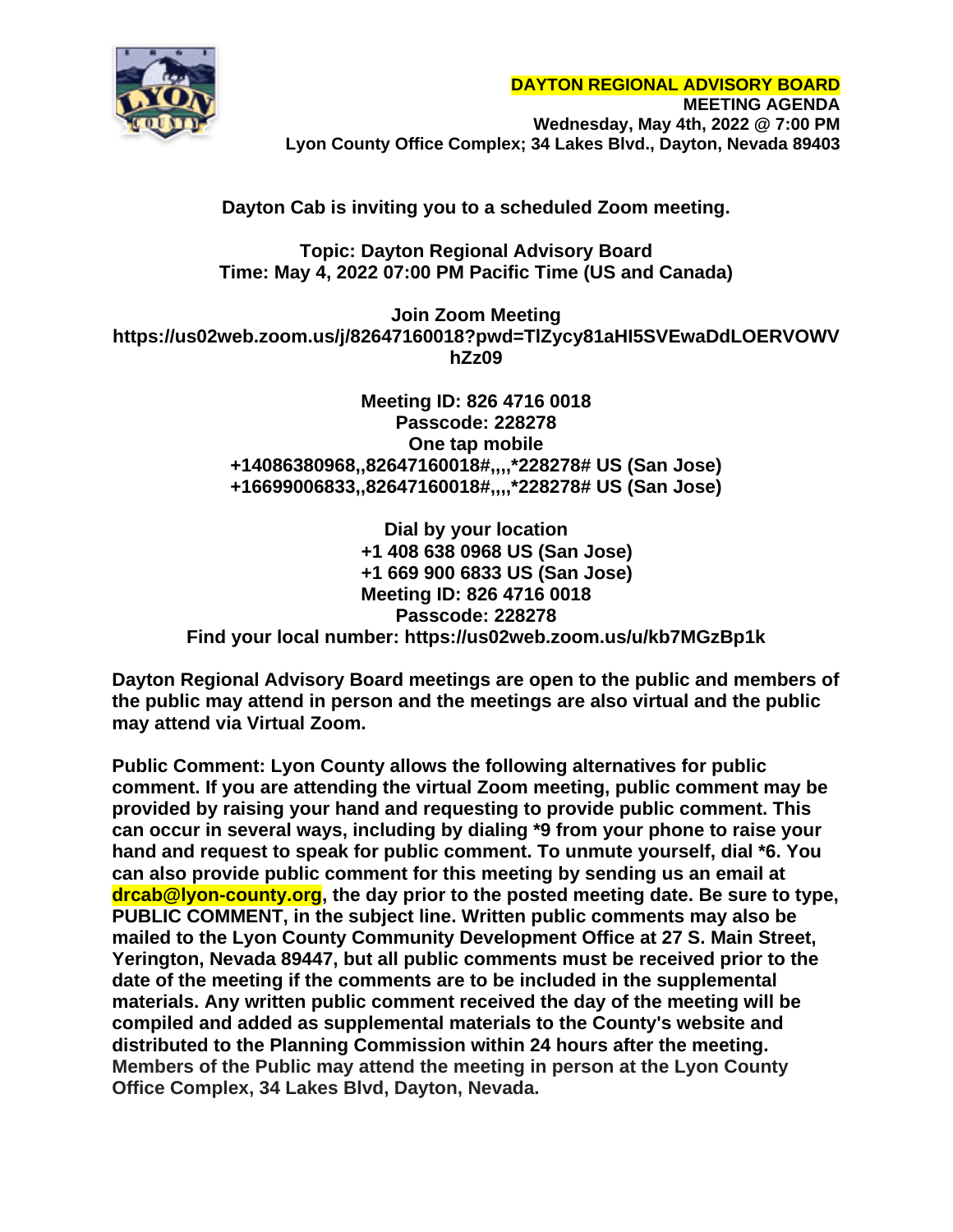You can also provide public comment for this meeting by sending us an email to drcab@lyoncounty.org, the day prior to the posted meeting date.

(Action will be taken on all items unless otherwise noted)

(No action will be taken on any item until it is properly agendized).

To avoid meeting disruptions, please place cell phones and beepers in the silent mode or turn them off during the meeting. The Board reserves the right to take items in a different order to accomplish business in the most efficient manner. Items may be combined for consideration and items may be pulled or removed from the agenda at any time. Restrictions on comments by the general public: Any such restrictions must be reasonable and may restrict the time, place and manner of the comments, but may not restrict comments based upon viewpoint

# **7:00 pm – Call To Order - Pledge of Allegiance**

- **1. Roll Call/Determination of Quorum**
- **2. Public participation:** It is anticipated that public participation will be held at this time, though it may be returned to at any time during the agenda. Citizens wishing to speak during public participation are asked to state their name for the record and will be limited to 3 minutes. The Board will conduct public comment after discussion of each agenda action item, but before the Board takes any action.
- **3. For Possible Action:** Review and adoption of agenda for the meeting of May 4th, 2022
- **4. For Possible Action:** Corrective Action Approval of minutes from March 2nd, 2022
- **5. For Possible Action:** Approval of minutes from meeting of April 6th, 2022.
- **6. Special Presentation:** Lyon County Election Candidates. Candidates will have 5 minutes (timed) to share with the community their vision for the future of Lyon County.
- **7. Reports by County Staff and Community Organizations**

Limited to 5-minutes per report by representative--lengthy reports or controversial topics should be provided to the chairperson one week prior to the meeting and added to this agenda. Chair contact Gina Lee (775) 720-6994 or at [DRCAB@lyon-county.org.](mailto:DRCAB@lyon-county.org)

- **Board of Commissioners:** (reports limited to prior 2 meetings plus upcoming events) per OML
- **County Manager Report:**
- **Sheriff's Dept:**
- **Fire Dept:**
- **Planning Department:**
- **Utilities:**
- **Parks and Recreation:**
- **Chamber of Commerce:**
- **Historical Society of Dayton Valley:**
- **Dayton Schools Report:**
- **8. For Possible Action:** Lyon County Code Amendment Request for a Lyon County Code Amendment for Title 15 to amend Lyon County Code Title 15, the Lyon County land use and development code; Chapter 15.320 Section 3 Table 15.320-1; Chapter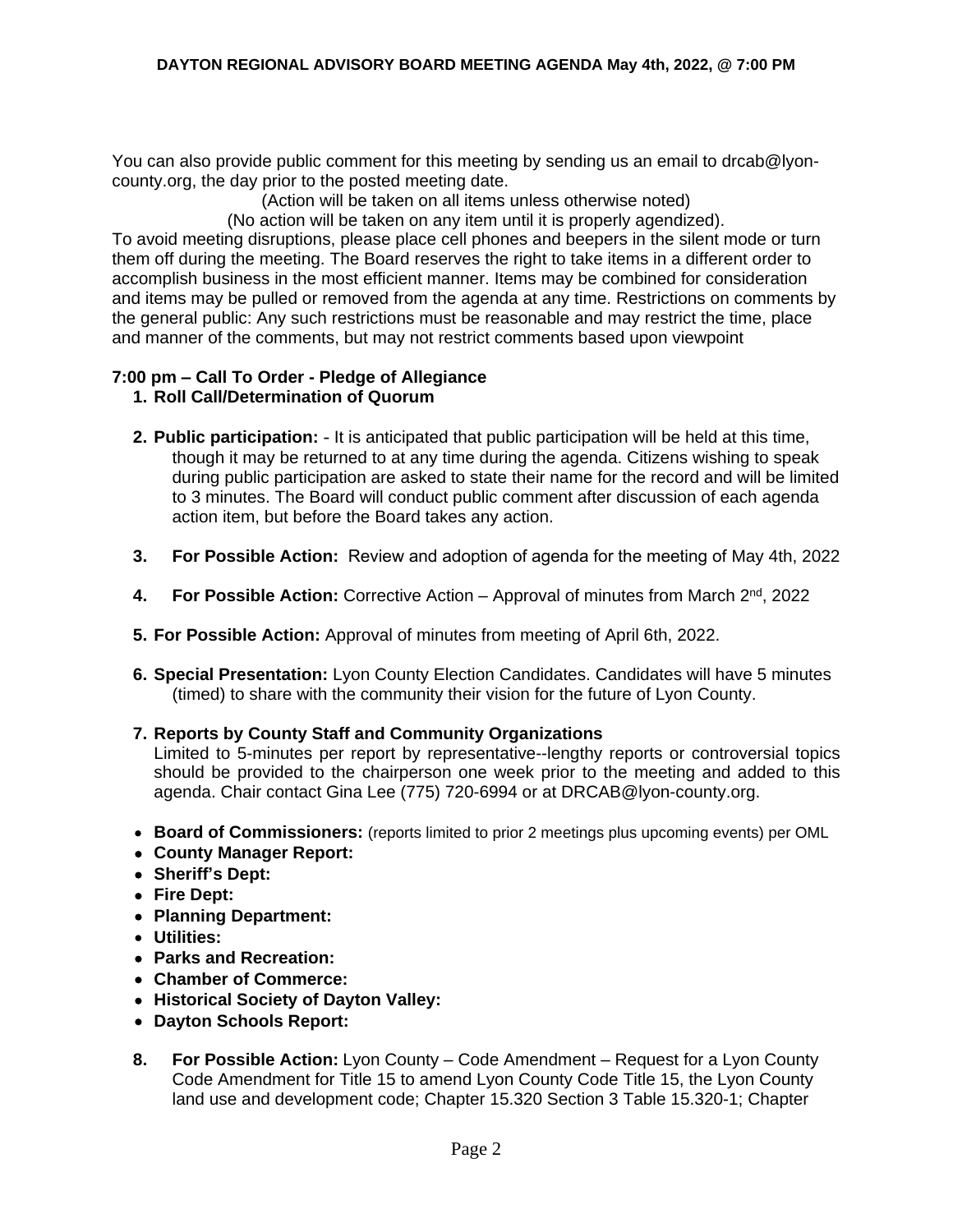### **DAYTON REGIONAL ADVISORY BOARD MEETING AGENDA May 4th, 2022, @ 7:00 PM**

15.320 Section 3 Table 15.320-2; and Chapter 15.335.03 Section WW; in order to restrict Recreational Vehicle (RV), boat, and personal storage uses along Nevada State Highways and to clarify Performance Standards for the uses; and other matters pertaining thereto.

- **9. For Possible Action:** Lyon County Community Development Department 2020 Master Plan Update – Request to adopt revisions to Chapter 7 – Public Facilities And Services of the 2020 Comprehensive Master Plan update to include above-ground utility corridors as required by Nevada Revised Statutes 278.165.
- **10. For Discussion and Possible Action:** Request to have developers include current statistics from NDOT when submitting development plans. (Requested by Gina Lee)
- **11. For Discussion and Possible Action:** Request to have a workshop or training with a representative from the Planning Department present. (Requested by Chris Gonzales)
- **12. For Possible Action:** Review of correspondence/email and/or faxes received by the Board.

**Public Comment**: (on agenda items) may be heard after being introduced and before action is taken for each item.

- **PUBLIC PARTICIPATION –** Citizens wishing to speak during public participation are asked to state their name for the record and will be limited to 3 minutes and sign the visitors log. Each speaker is limited to 3 minutes.
	- **13. CHAIR/MEMBER COMMENTS:** (This item limited to announcements, proposals of topics/issues for future workshops/agendas and community events. Discussion only.)
	- **14. ADJOURNMENT**

This agenda has been posted in accordance with the open meeting law at the Lyon County Administrative Complex and on the Lyon County and Nevada State Websites; http://www.lyoncounty.org, https://notice.nv.gov

Lyon County recognizes the needs and civil rights of all persons regardless of age, race, color, religion, sex, handicap, family status, or national origin. In accordance with Federal civil rights law and U.S. Department of Agriculture (USDA) civil rights regulations and policies, the USDA, its agencies, offices, and employees, and institutions participating in or administering USDA programs are prohibited from discriminating based on race, color, national origin, religion, sex, gender identity (including gender expression), sexual orientation, disability, age, marital status, family/parental status, income derived from a public assistance program, political beliefs, or reprisal or retaliation for prior civil rights activity, in any program or activity conducted or funded by USDA (not all bases apply to all programs). Remedies and complaint filing deadlines vary by program or incident. Persons with disabilities who require alternate means of communication for program information (e.g., Braille, large print, audiotape, American Sign Language, etc.) should contact the responsible agency or USDA's TARGET Center at (202) 720-2600 (voice and T) or contact USDA through the Federal Relay Service at (800) 877-8339. Additionally, program information may be made available in languages other than English. To file a program discrimination complaint, complete the USDA Program Discrimination Complaint Form, AD-3027, found on-line at http://www.ascr.usda.gov/complaint\_filing\_cust.html and at any USDA office or write a letter addressed to USDA and provide in the letter all of the information requested in the form. To request a copy of the complaint